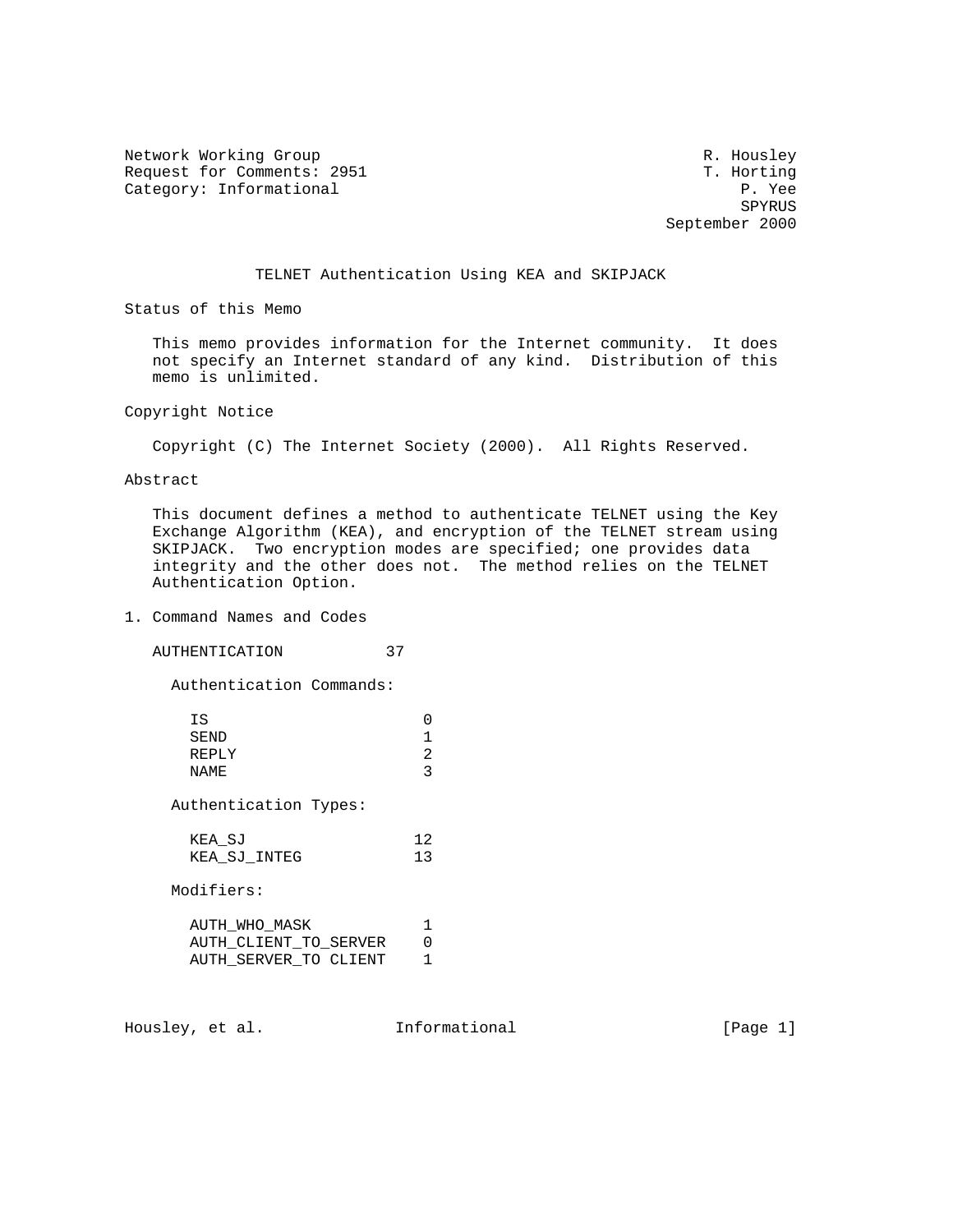| <b>AUTH HOW MASK</b>   | 2.  |
|------------------------|-----|
| AUTH HOW ONE WAY       | 0   |
| AUTH HOW MUTUAL        | 2.  |
|                        |     |
| ENCRYPT MASK           | 20  |
| ENCRYPT OFF            | O   |
| ENCRYPT USING TELOPT   | 4   |
| ENCRYPT AFTER EXCHANGE | 16  |
| ENCRYPT RESERVED       | 2.0 |
|                        |     |
| INI CRED FWD MASK      | 8   |
| INI CRED FWD OFF       | U   |
| INI CRED_FWD_ON        | 8   |
| Sub-option Commands:   |     |

 KEA\_CERTA\_RA 1 KEA\_CERTB\_RB\_IVB\_NONCEB 2 KEA\_IVA\_RESPONSEB\_NONCEA 3 KEA\_RESPONSEA 4

2. TELNET Security Extensions

 TELNET, as a protocol, has no concept of security. Without negotiated options, it merely passes characters back and forth between the NVTs represented by the two TELNET processes. In its most common usage as a protocol for remote terminal access (TCP port 23), TELNET normally connects to a server that requires user-level authentication through a user name and password in the clear. The server does not authenticate itself to the user.

The TELNET Authentication Option provides for:

- \* User authentication -- replacing or augmenting the normal host password mechanism;
- \* Server authentication -- normally done in conjunction with user authentication;
- \* Session parameter negotiation -- in particular, encryption key and attributes;
- \* Session protection -- primarily encryption of the data and embedded command stream, but the encryption algorithm may also provide data integrity.

 In order to support these security services, the two TELNET entities must first negotiate their willingness to support the TELNET Authentication Option. Upon agreeing to support this option, the parties are then able to perform sub-option negotiations to determine

Housley, et al. **Informational** [Page 2]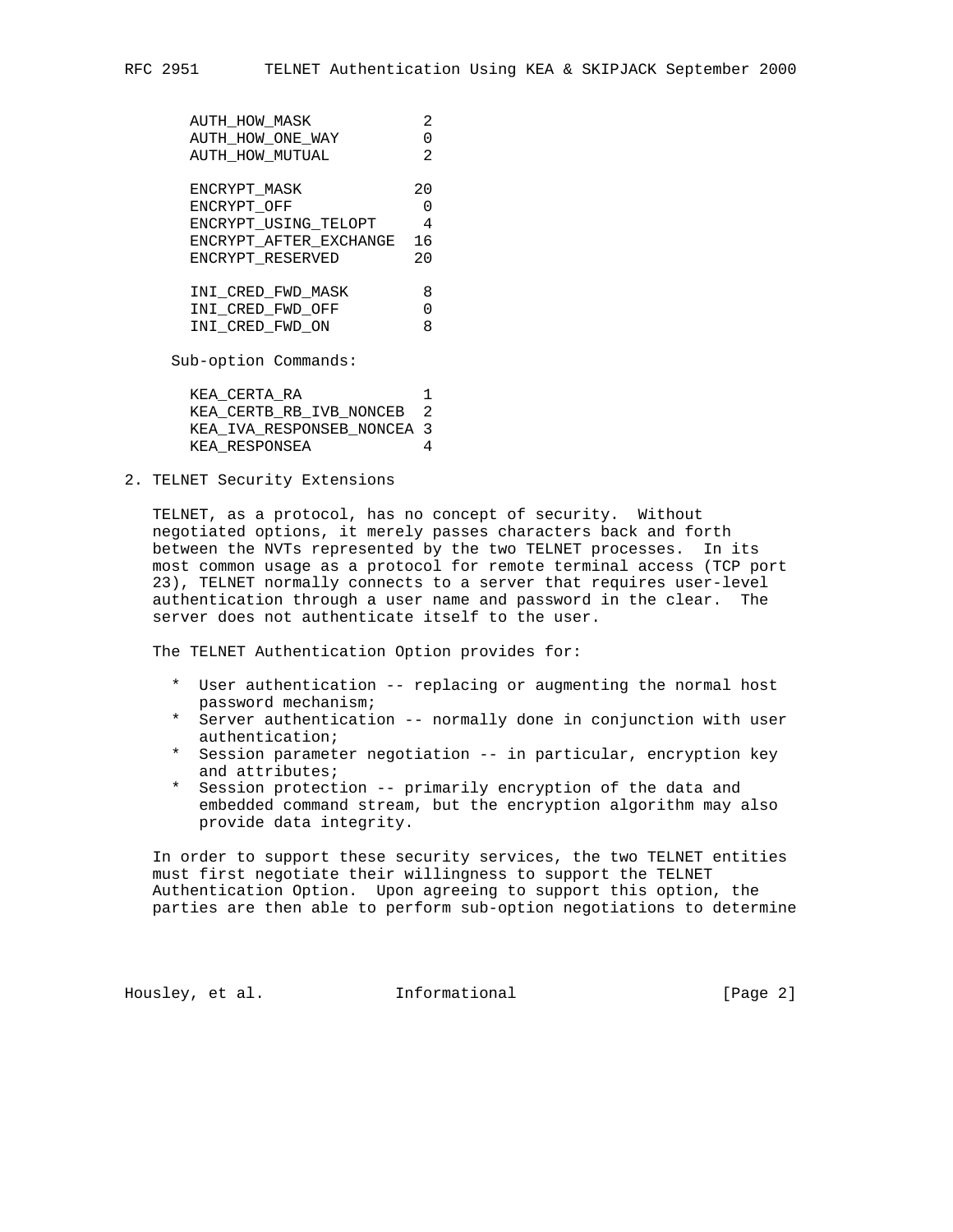the authentication protocol to be used, and possibly the remote user name to be used for authorization checking. Encryption is negotiated along with the type of the authentication.

 Authentication and parameter negotiation occur within an unbounded series of exchanges. The server proposes a preference-ordered list of authentication types (mechanisms) that it supports. In addition to listing the mechanisms it supports, the server qualifies each mechanism with a modifier that specifies whether encryption of data is desired. The client selects one mechanism from the list and responds to the server indicating its choice and the first set of authentication data needed for the selected authentication type. The client may ignore a request to encrypt data and so indicate, but the server may also terminate the connection if the client refuses encryption. The server and the client then proceed through whatever number of iterations is required to arrive at the requested authentication.

 Encryption is started immediately after the Authentication Option is completed.

3. Use of Key Exchange Algorithm (KEA)

 This paper specifies the method in which KEA is used to achieve TELNET Authentication. KEA (in conjunction with SKIPJACK) [4] provides authentication and confidentiality. Integrity may also be provided.

 TELNET entities may use KEA to provide mutual authentication and support for the setup of data encryption keys. A simple token format and set of exchanges delivers these services.

 NonceA and NonceB used in this exchange are 64-bit bit strings. The client generates NonceA, and the server generates NonceB. The nonce value is selected randomly. The nonce is sent in a big endian form. The encryption of the nonce will be done with the same mechanism that the session will use, detailed in the next section.

 Ra and Rb used in this exchange are 1024 bit strings and are defined by the KEA Algorithm [4].

 The IVa and IVb are 24 byte Initialization Vectors. They are composed of "THIS IS NOT LEAF" followed by 8 random bytes.

Housley, et al. **Informational** [Page 3]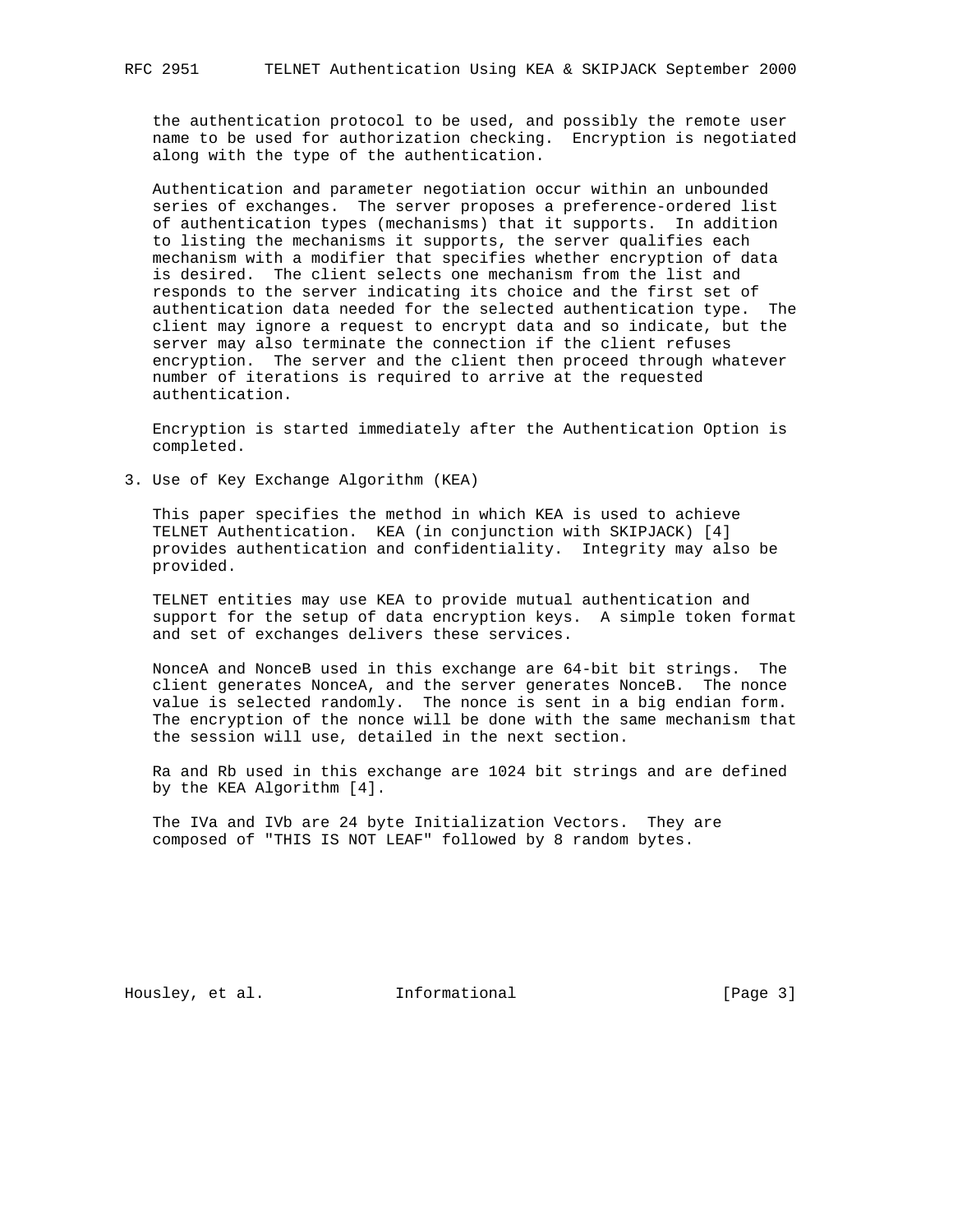CertA is the client's certificate. CertB is the server's certificate. Both certificates are X.509 certificates [6] that contain KEA public keys [7]. The client must validate the server's certificate before using the KEA public key it contains. Likewise, the server must validate the client's certificate before using the KEA public key it contains.

 On completing these exchanges, the parties have a common SKIPJACK key. Mutual authentication is provided by verification of the certificates used to establish the SKIPJACK encryption key and successful use of the derived SKIPJACK session key. To protect against active attacks, encryption will take place after successful authentication. There will be no way to turn off encryption and safely turn it back on; repeating the entire authentication is the only safe way to restart it. If the user does not want to use encryption, he may disable encryption after the session is established.

# 3.1. SKIPJACK Modes

There are two distinct modes for encrypting TELNET streams; one provides integrity and the other does not. Because TELNET is normally operated in a character-by-character mode, the SKIPJACK with stream integrity mechanism requires the transmission of 4 bytes for every TELNET data byte. However, a simplified mode SKIPJACK without integrity mechanism will only require the transmission of one byte for every TELNET data byte.

 The cryptographic mode for SKIPJACK with stream integrity is Cipher Feedback on 32 bits of data (CFB-32) and the mode of SKIPJACK is Cipher Feedback on 8 bits of data (CFB-8).

### 3.1.1. SKIPJACK without stream integrity

 The first and least complicated mode uses SKIPJACK CFB-8. This mode provides no stream integrity.

 For SKIPJACK without stream integrity, the two-octet authentication type pair is KEA\_SJ AUTH\_CLIENT\_TO\_SERVER | AUTH\_HOW\_MUTUAL | ENCRYPT\_AFTER\_EXCHANGE | INI\_CRED\_FWD\_OFF. This indicates that the SKIPJACK without integrity mechanism will be used for mutual authentication and TELNET stream encryption. Figure 1 illustrates the authentication mechanism of KEA followed by SKIPJACK without stream integrity.

Housley, et al. 1nformational 1999 [Page 4]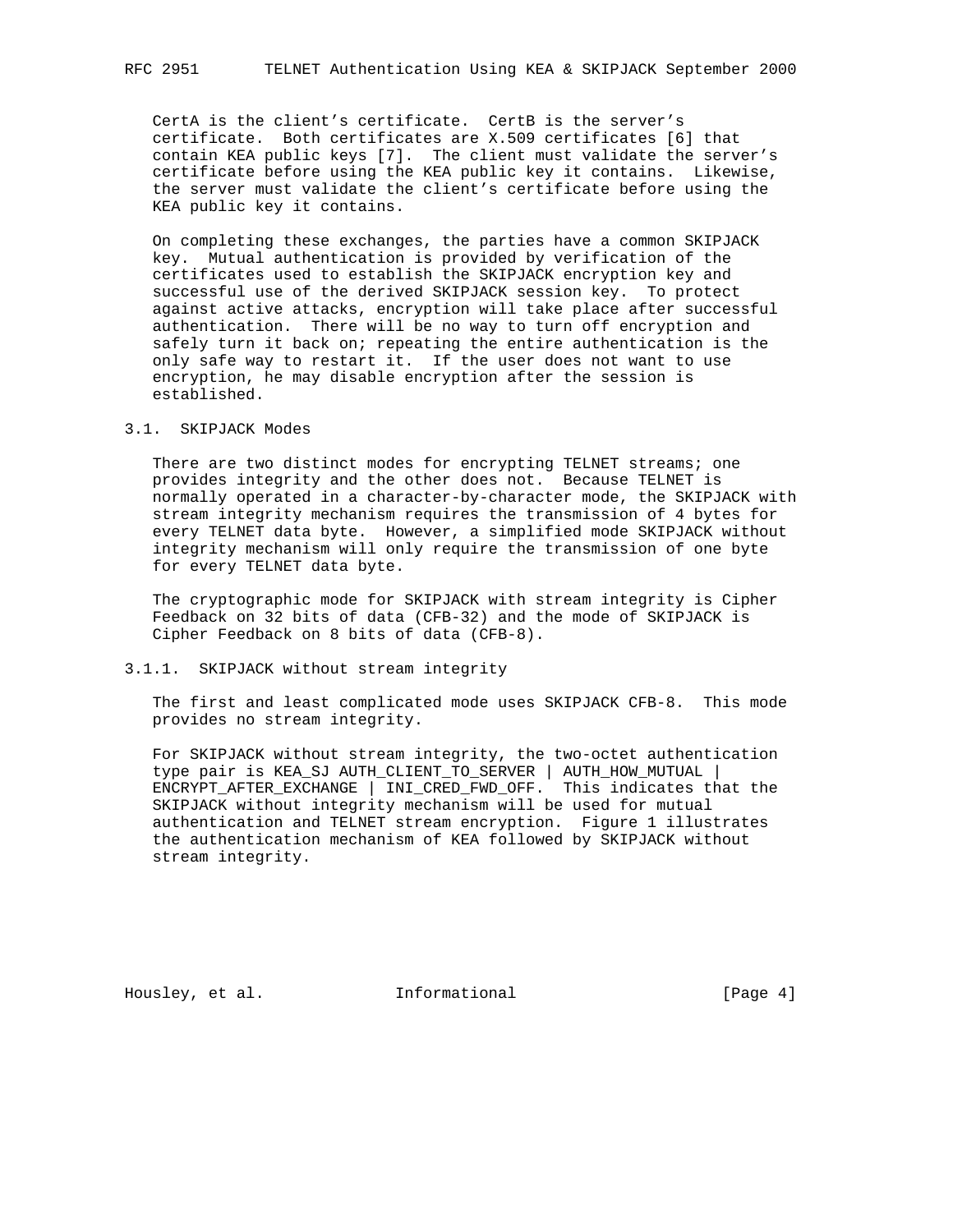| Client (Party A)                                                                                                                                                                                            |        | Server (Party B)                                                                                                                                                                                                                                                       |
|-------------------------------------------------------------------------------------------------------------------------------------------------------------------------------------------------------------|--------|------------------------------------------------------------------------------------------------------------------------------------------------------------------------------------------------------------------------------------------------------------------------|
|                                                                                                                                                                                                             |        | <-- IAC DO AUTHENTICATION                                                                                                                                                                                                                                              |
| IAC WILL AUTHENTICATION                                                                                                                                                                                     | $--$   |                                                                                                                                                                                                                                                                        |
|                                                                                                                                                                                                             |        | <-- IAC SB AUTHENTICATION SEND<br><list authentication="" of="" options=""><br/>IAC SE</list>                                                                                                                                                                          |
| IAC SB AUTHENTICATION<br>NAME <user name=""></user>                                                                                                                                                         | $--&>$ |                                                                                                                                                                                                                                                                        |
| IAC SB AUTHENTICATION IS<br>KEA_SJ<br>AUTH_CLIENT_TO_SERVER<br>AUTH_HOW_MUTUAL<br>ENCRYPT_AFTER_EXCHANGE<br>INI_CRED_FWD_OFF<br>KEA CERTA RA<br>CertA  Ra IAC SE                                            | $--$   |                                                                                                                                                                                                                                                                        |
|                                                                                                                                                                                                             |        | <-- IAC SB AUTHENTICATION REPLY<br>KEA_SJ<br>AUTH_CLIENT_TO_SERVER  <br>AUTH_HOW_MUTUAL  <br>ENCRYPT_AFTER_EXCHANGE<br>INI_CRED_FWD_OFF<br>IVA_RESPONSEB_NONCEA<br>KEA_CERTB_RB_IVB_NONCEB<br>$CertB \mid Rb \mid \vert IVb \vert \vert$<br>Encrypt (NonceB)<br>IAC SE |
| IAC SB AUTHENTICATION IS<br>KEA SJ<br>AUTH_CLIENT_TO_SERVER  <br>AUTH_HOW_MUTUAL<br>ENCRYPT_AFTER_EXCHANGE  <br>INI_CRED_FWD_OFF<br>KEA_IVA_RESPONSEB_NONCEA<br>IVa  Encrypt( (NonceB XOR 0x0C12)  NonceA ) |        |                                                                                                                                                                                                                                                                        |
| IAC SE                                                                                                                                                                                                      | -->    |                                                                                                                                                                                                                                                                        |

Housley, et al. **Informational** [Page 5]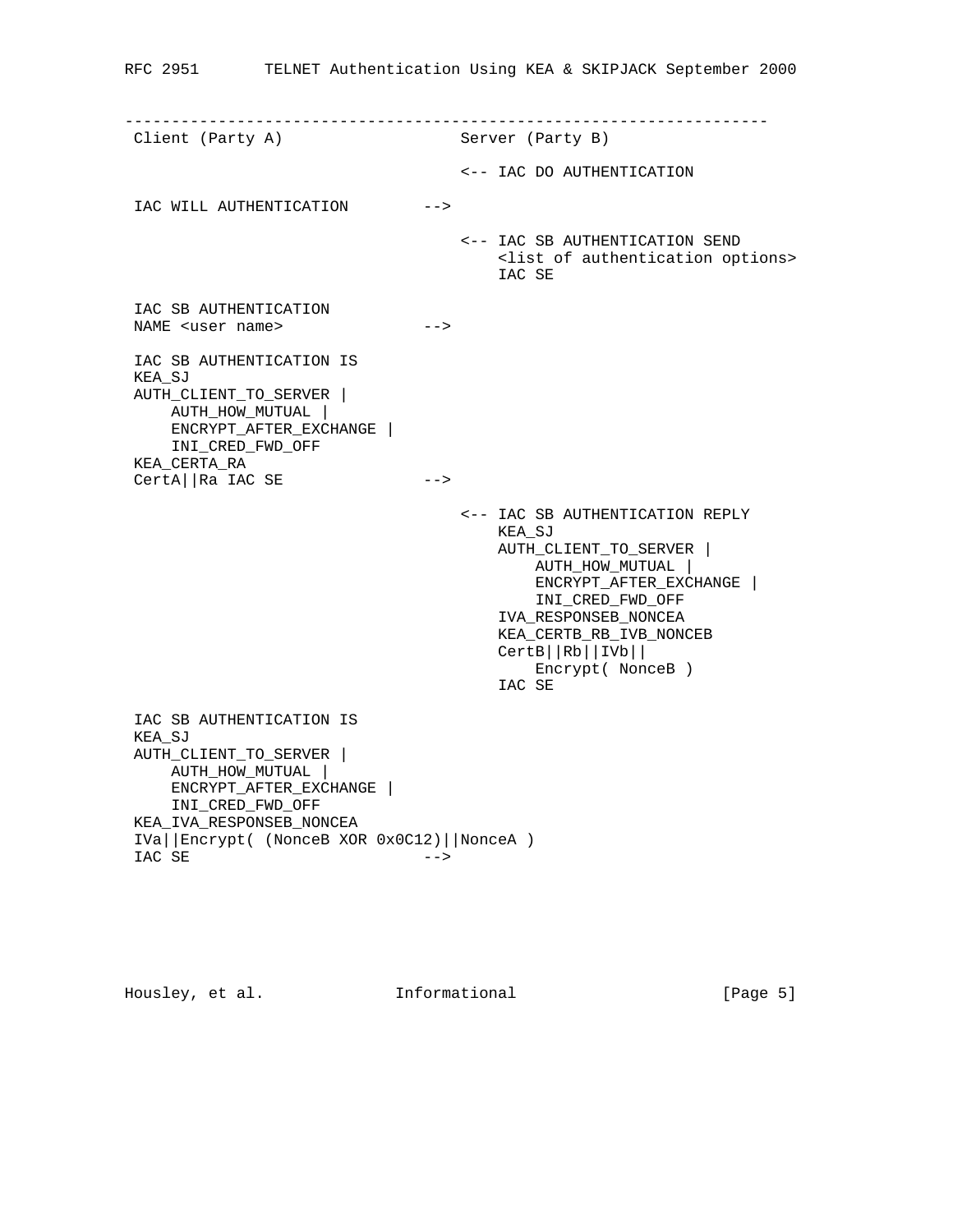Client (Party A) Server (Party B) <client begins encryption> <-- IAC SB AUTHENTICATION REPLY KEA\_SJ AUTH\_CLIENT\_TO\_SERVER | AUTH\_HOW\_MUTUAL | ENCRYPT\_AFTER\_EXCHANGE | INI\_CRED\_FWD\_OFF KEA\_RESPONSEA Encrypt( NonceA XOR 0x0C12 ) IAC SE <server begins encryption> --------------------------------------------------------------------- Figure 1.

3.1.2. SKIPJACK with stream integrity

 SKIPJACK with stream integrity is more complicated. It uses the SHA-1 [3] one-way hash function to provide integrity of the encryption stream as follows:

 Set H0 to be the SHA-1 hash of a zero-length string. Cn is the nth character in the TELNET stream.  $Hn = SHA-1( Hn-1 || Cn )$ , where Hn is the hash value associated with the nth character in the stream. ICVn is set to the three most significant bytes of Hn. Transmit Encrypt( Cn||ICVn ).

 The ciphertext that is transmitted is the SKIPJACK CFB-32 encryption of ( $Cn$ ||ICVn). The receiving end of the TELNET link reverses the process, first decrypting the ciphertext, separating Cn and ICVn, recalculating Hn, recalculating ICVn, and then comparing the received ICVn with the recalculated ICVn. Integrity is indicated if the comparison succeeds, and Cn can then be processed normally as part of the TELNET stream. Failure of the comparison indicates some loss of integrity, whether due to active manipulation or loss of cryptographic synchronization. In either case, the only recourse is to drop the TELNET connection and start over.

 For SKIPJACK with stream integrity, the two-octet authentication type pair is KEA\_SJ\_INTEG AUTH\_CLIENT\_TO\_SERVER | AUTH\_HOW\_MUTUAL | ENCRYPT\_AFTER\_EXCHANGE | INI\_CRED\_FWD\_OFF. This indicates that the KEA SKIPJACK with integrity mechanism will be used for mutual authentication and TELNET stream encryption. Figure 2 illustrates the authentication mechanism of KEA SKIPJACK with stream integrity.

Housley, et al. **Informational** [Page 6]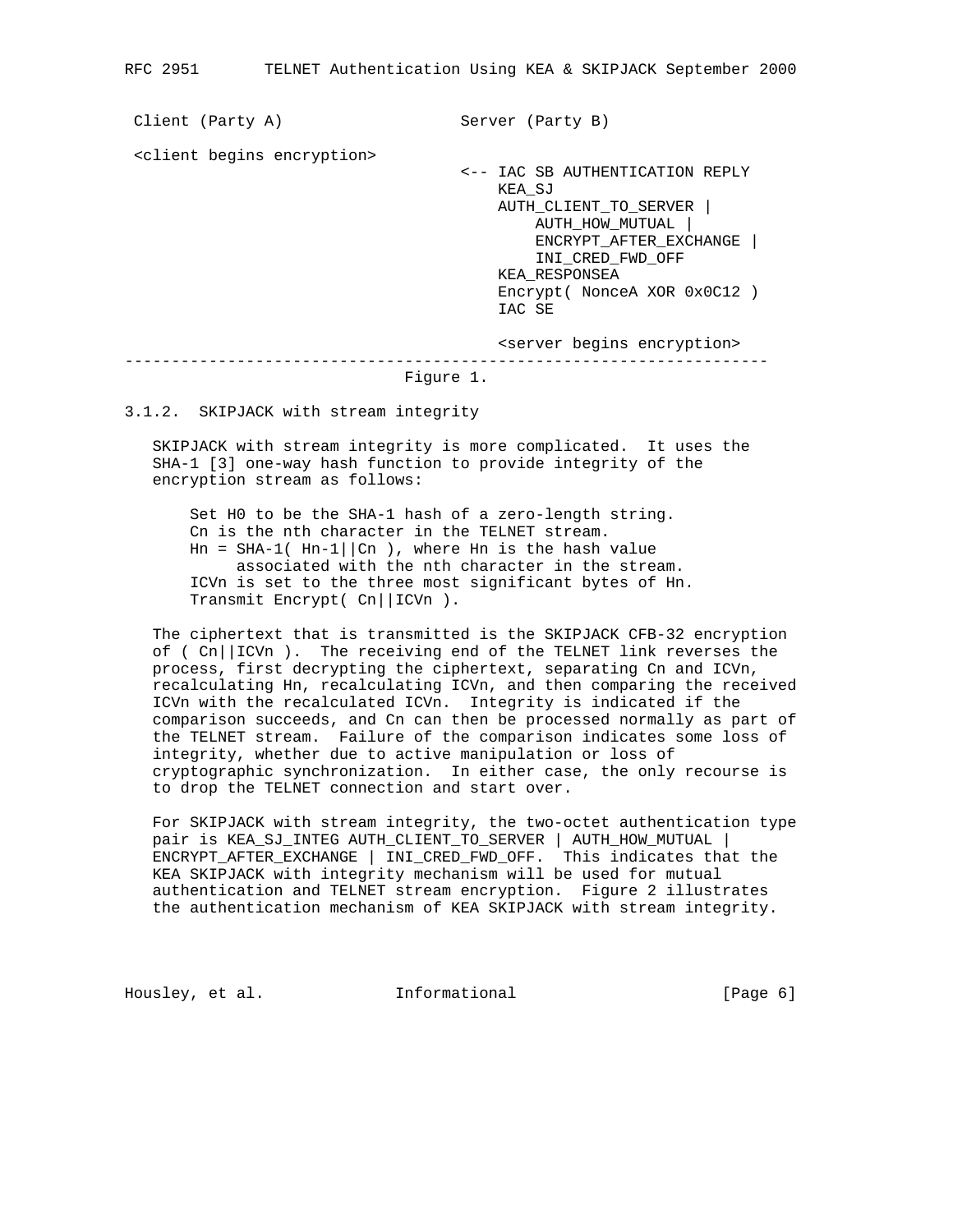|                                                                                                                                                                    |      | ________________________________                                                                                                                                                                                                                                   |
|--------------------------------------------------------------------------------------------------------------------------------------------------------------------|------|--------------------------------------------------------------------------------------------------------------------------------------------------------------------------------------------------------------------------------------------------------------------|
| Client (Party A)                                                                                                                                                   |      | Server (Party B)                                                                                                                                                                                                                                                   |
|                                                                                                                                                                    |      | <-- IAC DO AUTHENTICATION                                                                                                                                                                                                                                          |
| IAC WILL AUTHENTICATION                                                                                                                                            | $--$ |                                                                                                                                                                                                                                                                    |
|                                                                                                                                                                    |      | <-- IAC SB AUTHENTICATION SEND<br><list authentication="" of="" options=""><br/>IAC SE</list>                                                                                                                                                                      |
| IAC SB AUTHENTICATION<br>NAME <user name=""></user>                                                                                                                | -->  |                                                                                                                                                                                                                                                                    |
| IAC SB AUTHENTICATION IS<br>KEA SJ INTEG<br>AUTH_CLIENT_TO_SERVER  <br>AUTH_HOW_MUTUAL  <br>ENCRYPT_AFTER_EXCHANGE  <br>INI_CRED_FWD_OFF<br>KEA_CERTA_RA           |      |                                                                                                                                                                                                                                                                    |
| CertA  Ra IAC SE                                                                                                                                                   | $--$ |                                                                                                                                                                                                                                                                    |
|                                                                                                                                                                    |      | <-- IAC SB AUTHENTICATION REPLY<br>KEA SJ INTEG<br>AUTH_CLIENT_TO_SERVER  <br>AUTH_HOW_MUTUAL  <br>ENCRYPT_AFTER_EXCHANGE<br>INI_CRED_FWD_OFF<br>IVA_RESPONSEB_NONCEA<br>KEA_CERTB_RB_IVB_NONCEB<br>$CertB \mid Rb \mid  IVb \mid  $<br>Encrypt (NonceB)<br>IAC SE |
| IAC SB AUTHENTICATION IS<br>KEA_SJ_INTEG<br>AUTH CLIENT TO SERVER<br>AUTH_HOW_MUTUAL  <br>ENCRYPT AFTER EXCHANGE  <br>INI_CRED_FWD_OFF<br>KEA IVA RESPONSEB NONCEA |      |                                                                                                                                                                                                                                                                    |

 IVa||Encrypt( (NonceB XOR 0x0D12)||NonceA ) IAC SE -->

Housley, et al. **Informational** [Page 7]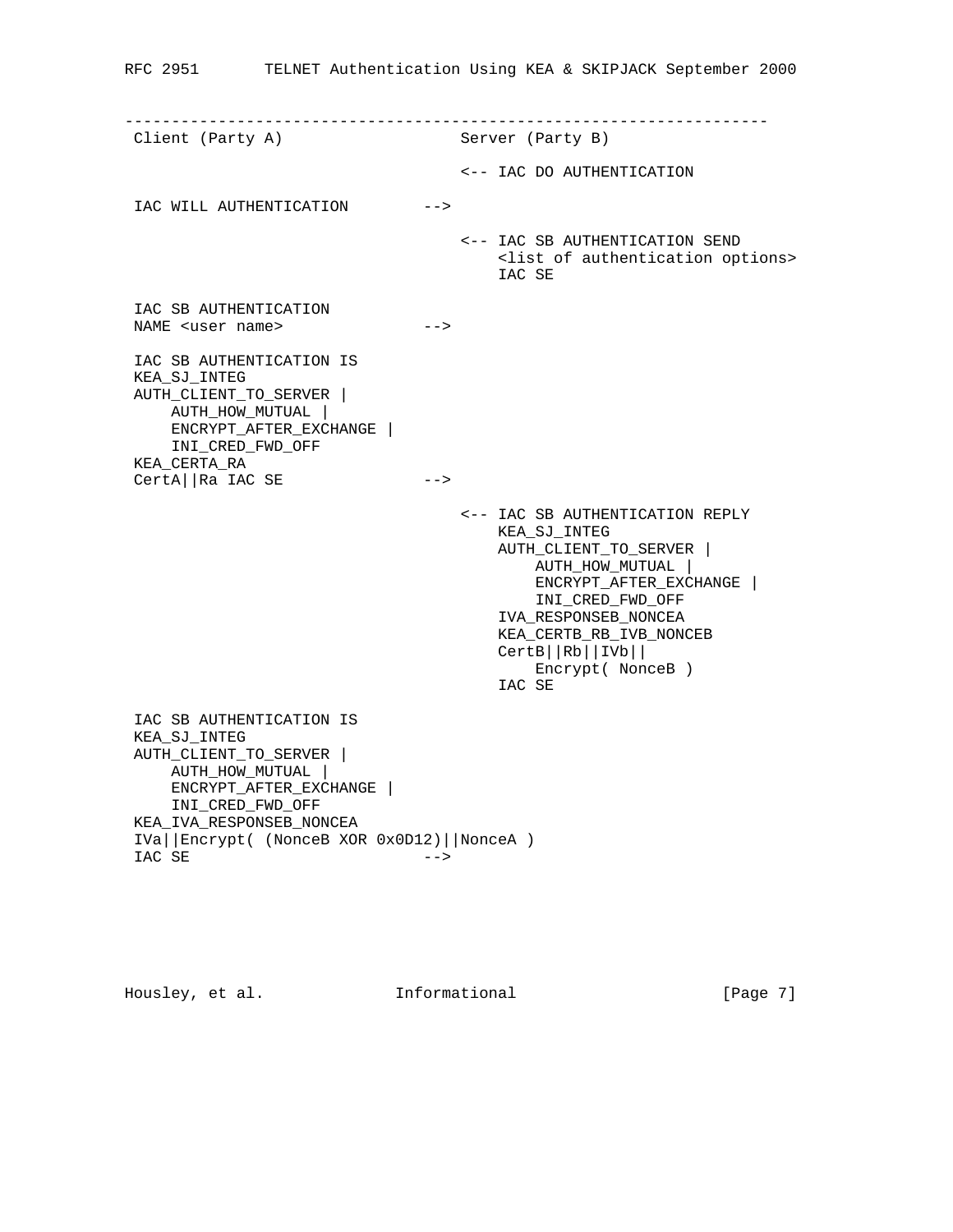| Client (Party A)                          | Server (Party B)                                                                                                                          |
|-------------------------------------------|-------------------------------------------------------------------------------------------------------------------------------------------|
| <client begins="" encryption=""></client> | <-- IAC SB AUTHENTICATION REPLY<br>KEA SJ INTEG<br>AUTH CLIENT TO SERVER<br>AUTH HOW MUTUAL<br>ENCRYPT AFTER EXCHANGE<br>INI CRED FWD OFF |
|                                           | KEA RESPONSEA<br>Encrypt (NonceA XOR 0x0D12)<br>IAC SE<br><server begins="" encryption=""></server>                                       |
| Figure 2                                  |                                                                                                                                           |

### 4.0. Security Considerations

 This entire memo is about security mechanisms. For KEA to provide the authentication discussed, the implementation must protect the private key from disclosure. Likewise, the SKIPJACK keys must be protected from disclosure.

 Implementations must randomly generate KEA private keys, initialization vectors (IVs), and nonces. The use of inadequate pseudo-random number generators (PRNGs) to generate cryptographic keys can result in little or no security. An attacker may find it much easier to reproduce the PRNG environment that produced the keys, searching the resulting small set of possibilities, rather than brute force searching the whole key space. The generation of quality random numbers is difficult. RFC 1750 [8] offers important guidance in this area, and Appendix 3 of FIPS Pub 186 [9] provides one quality PRNG technique.

 By linking the enabling of encryption as a side effect of successful authentication, protection is provided against an active attacker. If encryption were enabled as a separate negotiation, it would provide a window of vulnerability from when the authentication completes, up to and including the negotiation to turn on encryption. The only safe way to restart encryption, if it is turned off, is to repeat the entire authentication process.

Housley, et al. **Informational** [Page 8]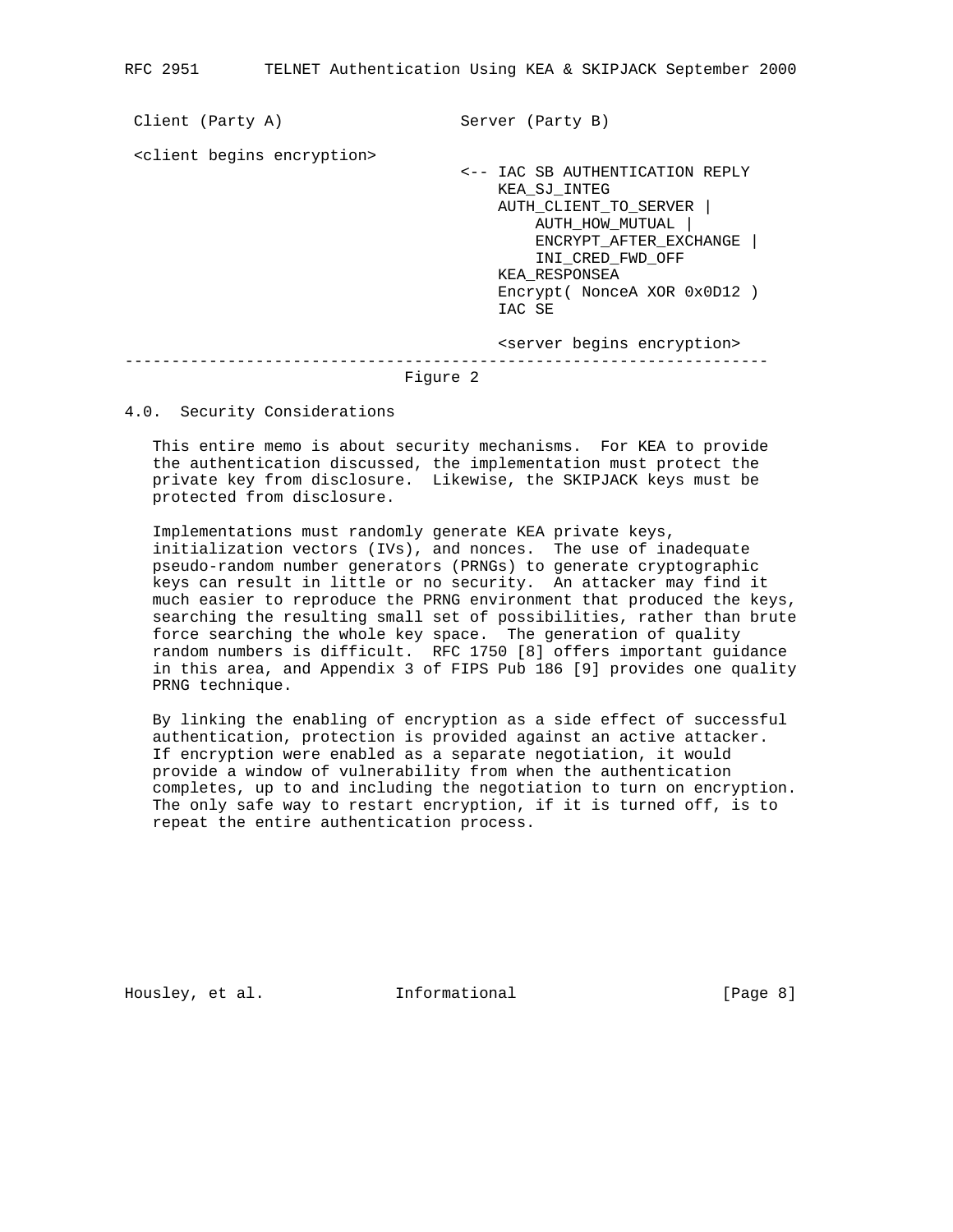### 5. IANA Considerations

 The authentication types KEA\_SJ and KEA\_SJ\_INTEG and their associated suboption values are registered with IANA. Any suboption values used to extend the protocol as described in this document must be registered with IANA before use. IANA is instructed not to issue new suboption values without submission of documentation of their use.

### 6.0. Acknowledgements

 We would like to thank William Nace for support during implementation of this specification.

- 7.0. References
	- [1] Postel, J. and J. Reynolds, "TELNET Protocol Specification", ASTD 8, RFC 854, May 1983.
	- [2] Ts'o, T. and J. Altman, "Telnet Authentication Option", RFC 2941, September 2000.
	- [3] Secure Hash Standard. FIPS Pub 180-1. April 17, 1995.
	- [4] "SKIPJACK and KEA Algorithm Specification", Version 2.0, May 29, 1998. Available from http://csrc.nist.gov/encryption/skipjack kea.htm
	- [5] Postel, J. and J. Reynolds, "TELNET Option Specifications", STD 8, RFC 855, May 1983.
	- [6] Housley, R., Ford, W., Polk, W. and D. Solo, "Internet X.509 Public Key Infrastructure: X.509 Certificate and CRL Profile", RFC 2459, January 1999.
	- [7] Housley, R. and W. Polk, "Internet X.509 Public Key Infrastructure - Representation of Key Exchange Algorithm (KEA) Keys in Internet X.509 Public Key Infrastructure Certificates", RFC 2528, March 1999.
	- [8] Eastlake, D., Crocker, S. and J. Schiller, "Randomness Recommendations for Security", RFC 1750, December 1994.
	- [9) National Institute of Standards and Technology. FIPS Pub 186: Digital Signature Standard. 19 May 1994.

Housley, et al. 1nformational 1999 [Page 9]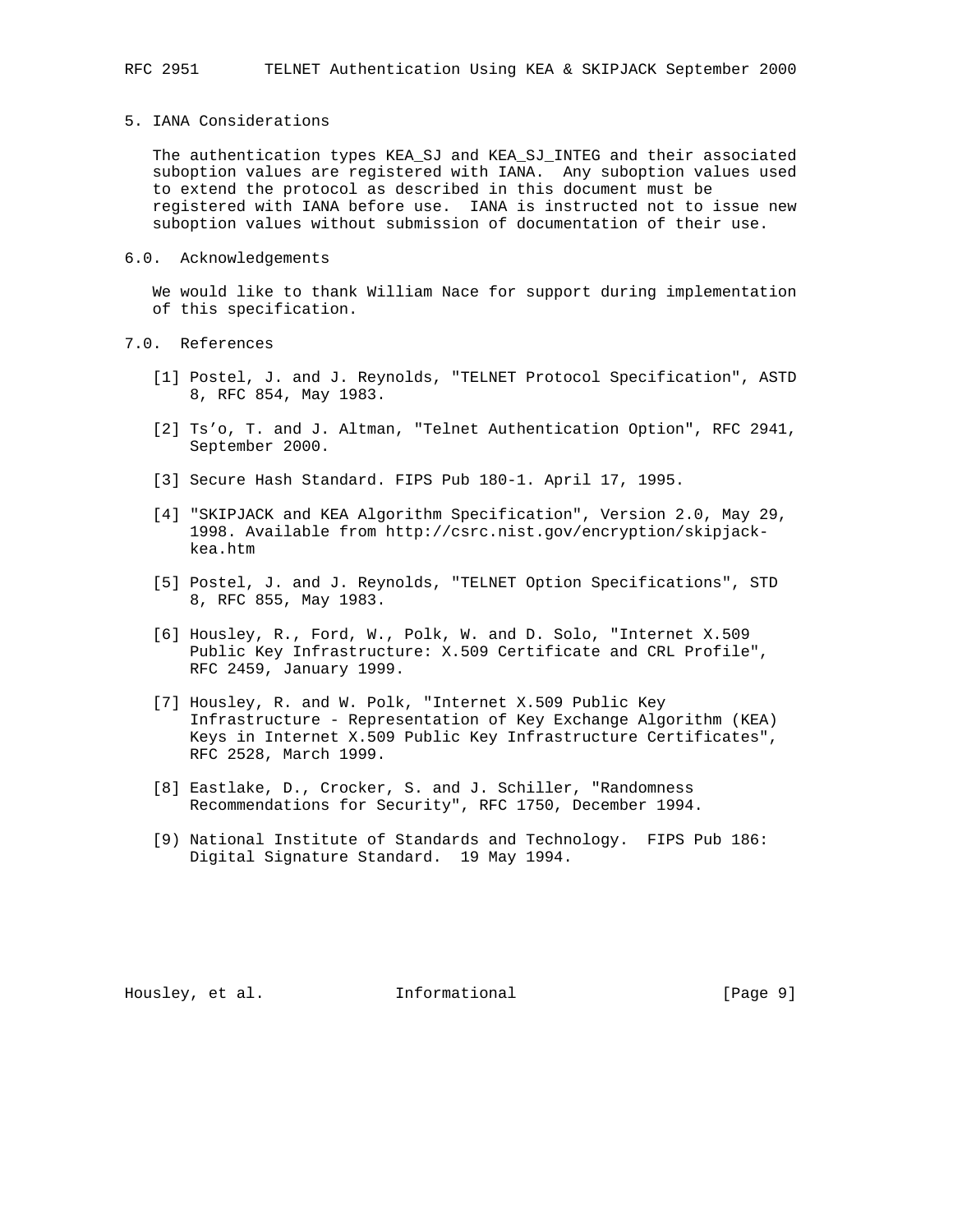8.0. Authors' Addresses

```
 Russell Housley
 SPYRUS
 381 Elden Street, Suite 1120
 Herndon, VA 20170
 USA
```
EMail: housley@spyrus.com

 Todd Horting SPYRUS 381 Elden Street, Suite 1120 Herndon, VA 20170 USA

EMail: thorting@spyrus.com

 Peter Yee SPYRUS 5303 Betsy Ross Drive Santa Clara, CA 95054 USA

EMail: yee@spyrus.com

Housley, et al. 1nformational [Page 10]